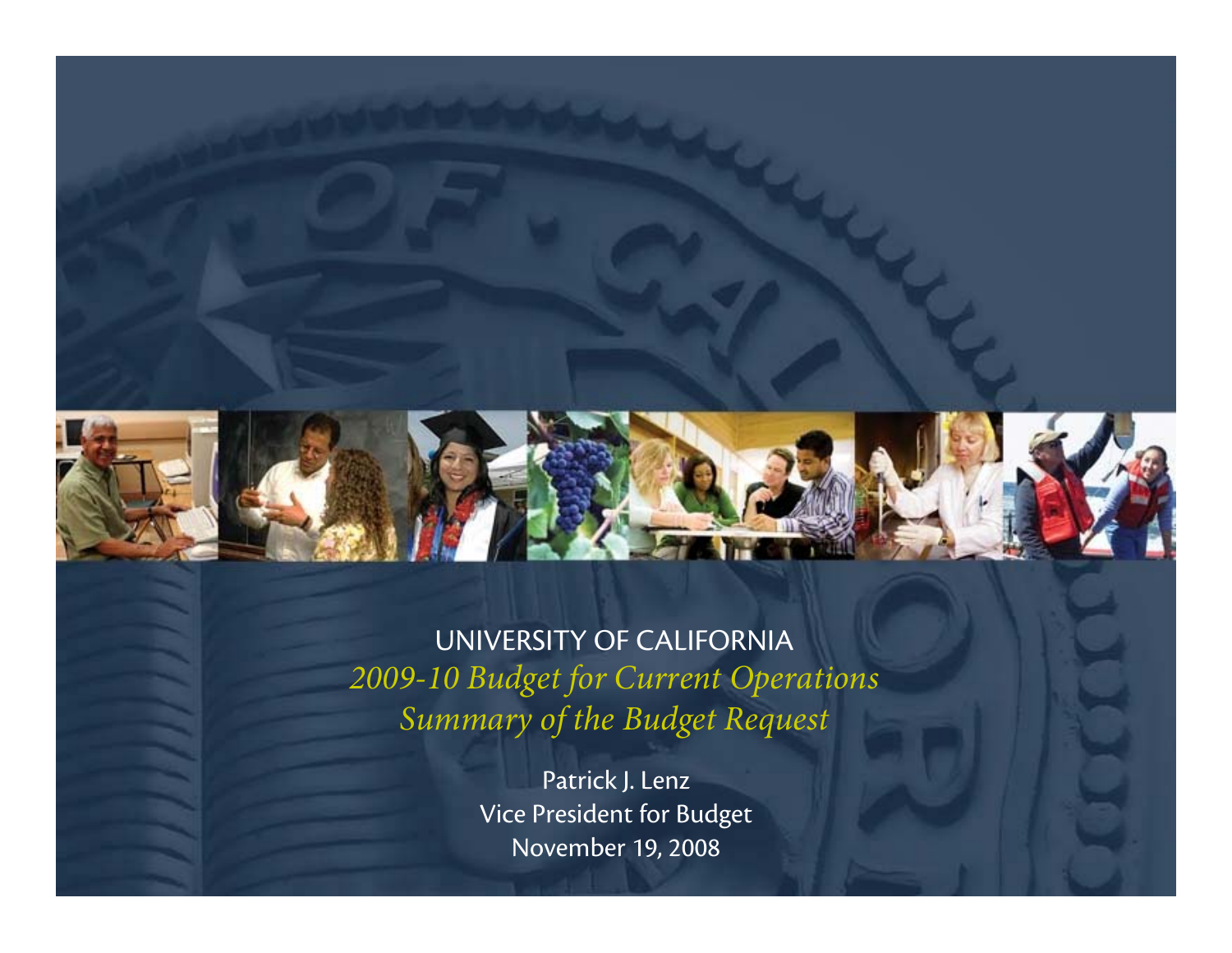#### 2008-09 State Fiscal Condition

- $\bullet$  2008-09 enacted budget did not resolve the ongoing structural deficit.
- $\bullet$  The Governor called a special session, but that session expires at the end of November.
- DOF revenue shortfall estimated at \$24.2 billion over the next 20 months.
- LAO revenue shortfall estimated at \$27.8 billion.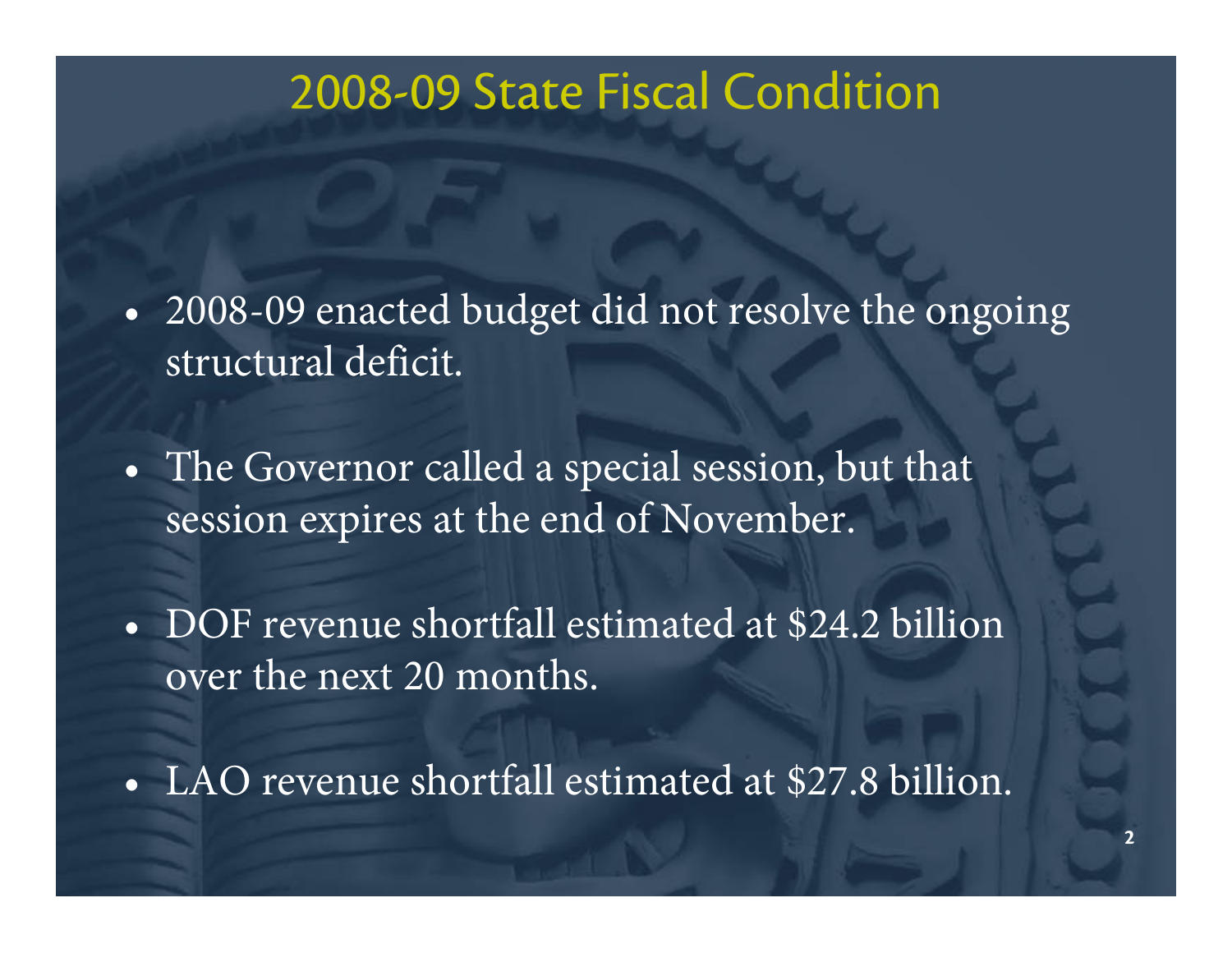## Governor's Special Session Budget Recommendations

• Additional State General Fund revenues \$4.7 billion

•Additional spending reductions \$4.5 billion

 $\bullet$ No additional borrowing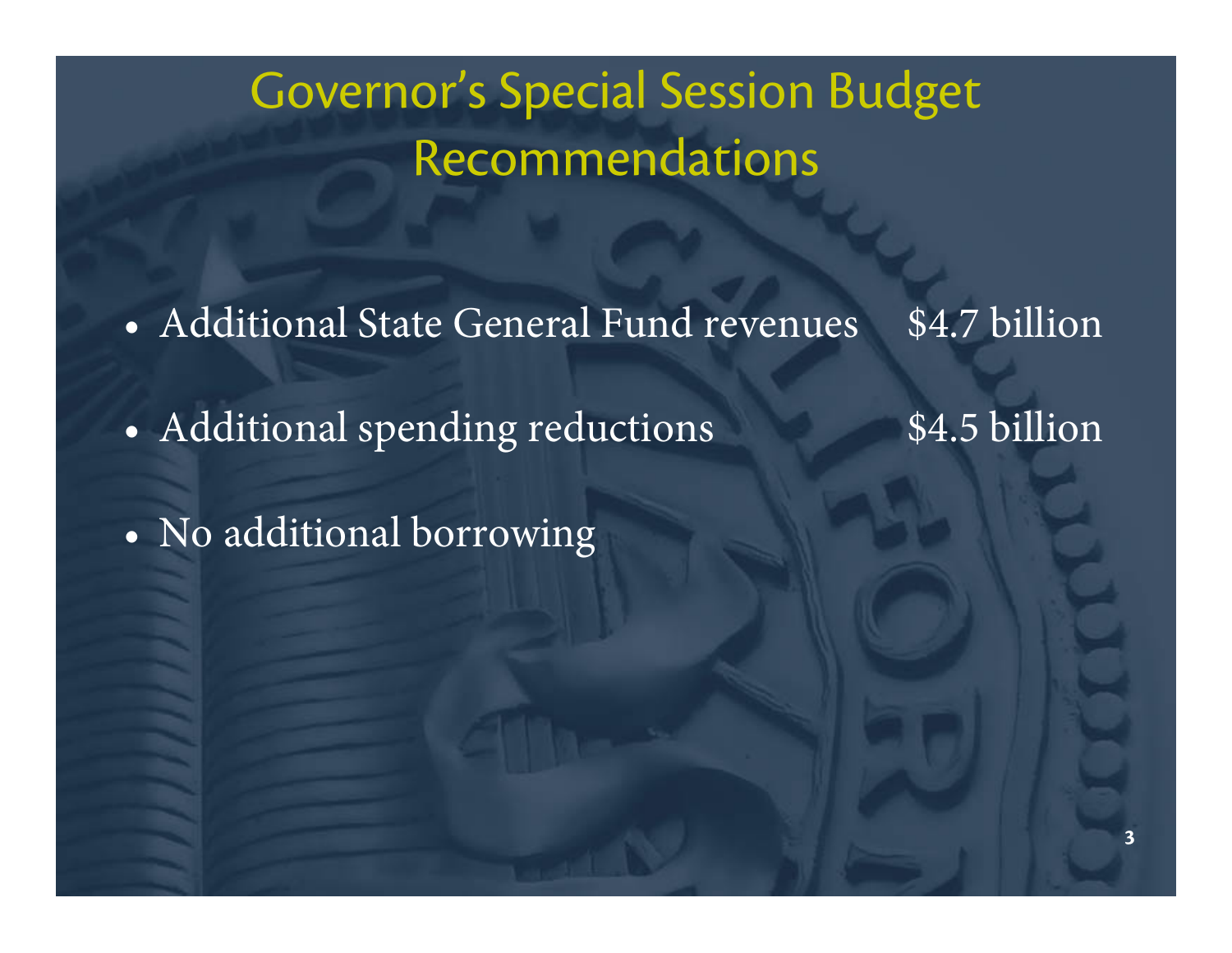#### Proposed Special Session Reductions

•  $K-12$ • CCC ••

\$2.5 billion

\$332.2 million

CSU \$66.3 million

UC \$65.5 million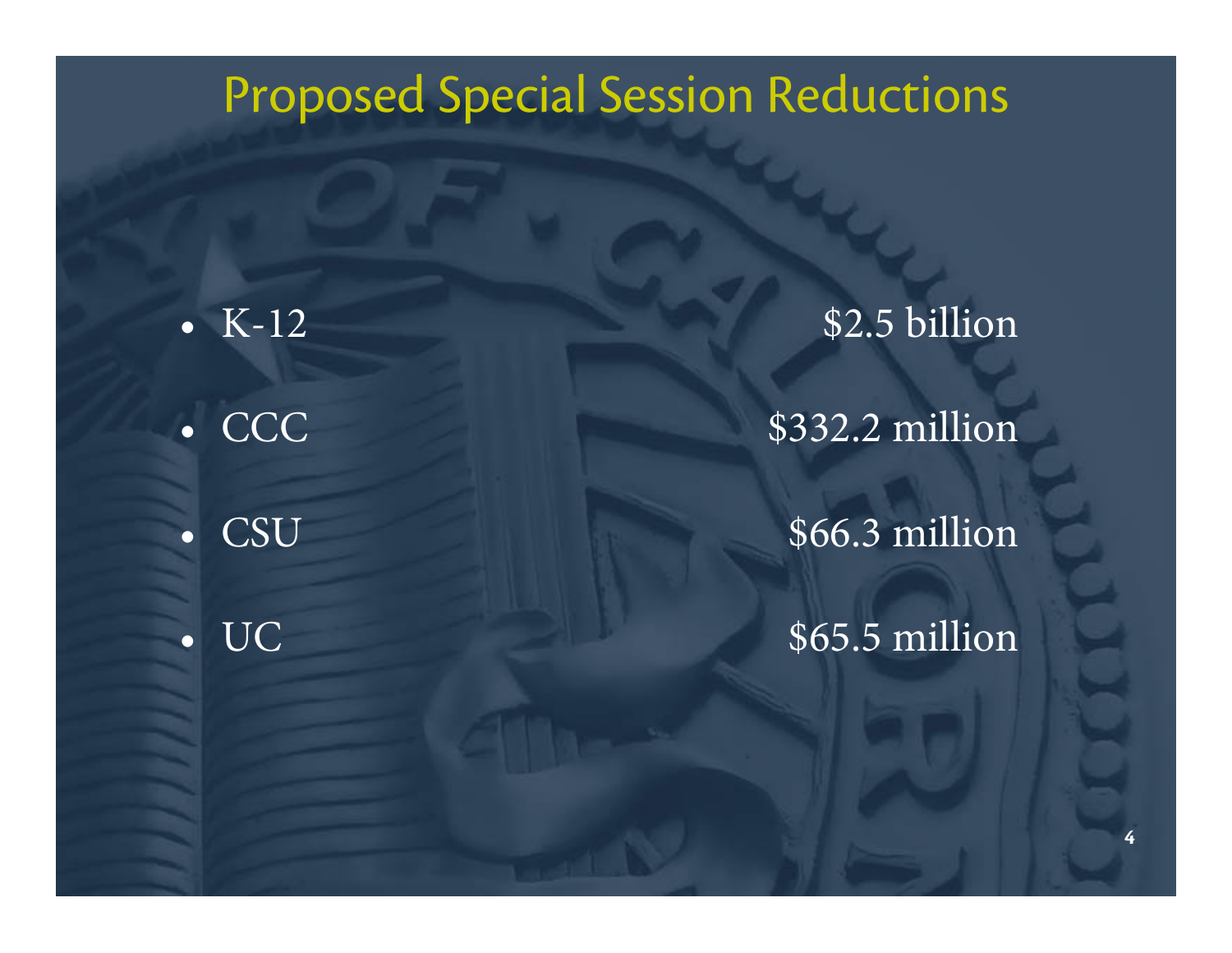#### 2008-09 State Fiscal Condition

- $\bullet$ Legislature must act by November 30, 2008.
- • Unclear if the Legislature will support the Governor's Special Session recommendations.

• As identified by the DOF and the LAO, this is clearly a multi-year problem.

• No action will result in deeper budget reduction proposed for the 2009-10 fiscal year.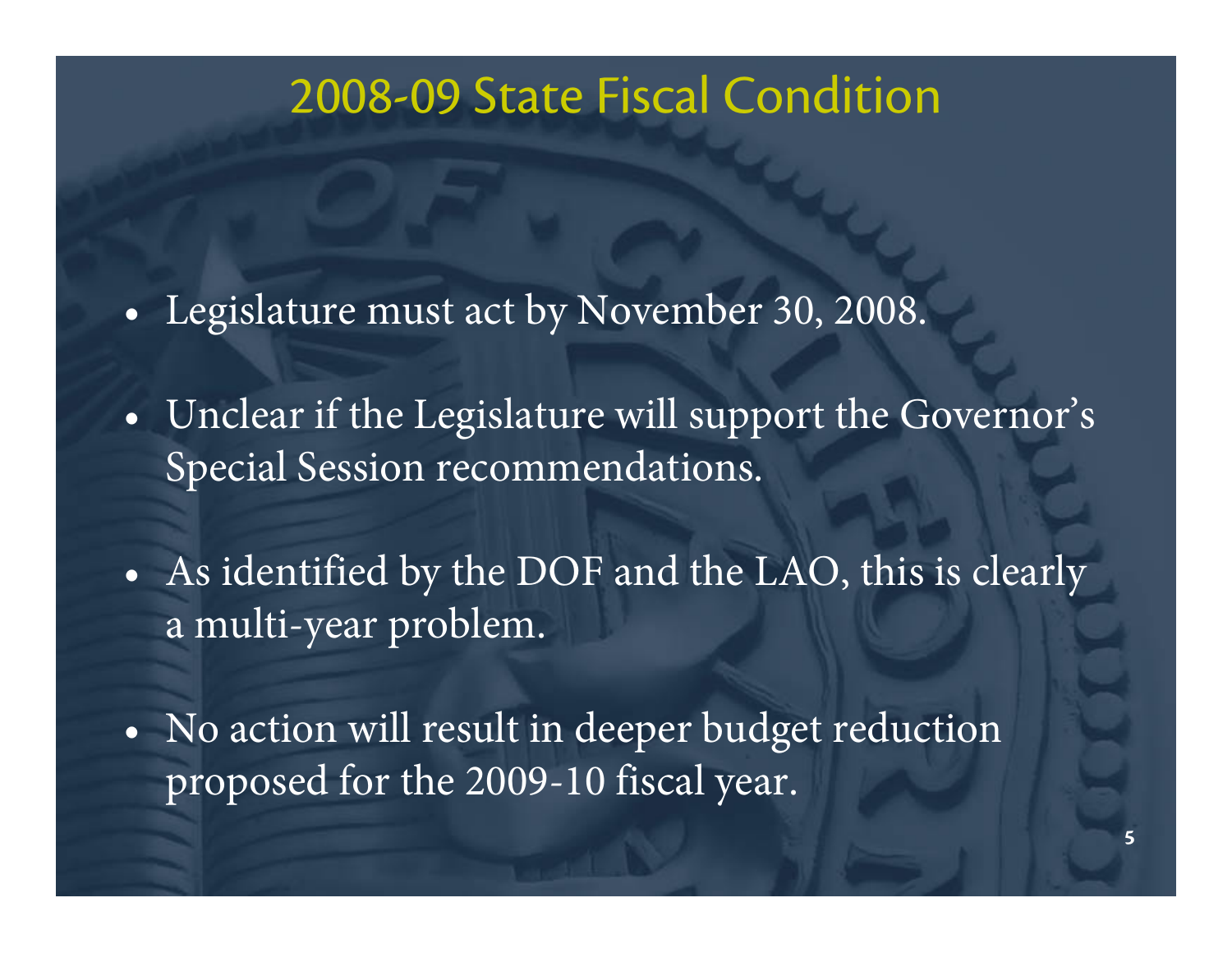#### Final 2008-09 UC Budget

 $\bullet$ Final 2008-09 UC Budget \$5.36 billion

- • No funding for enrollment growth, health benefit cost increases, graduate student support, purchased utility deficits, salary commitments, academic merits, or the faculty salary plan
- $\bullet$ Net campus reduction \$148.7 million •Governor's proposal 665.5 million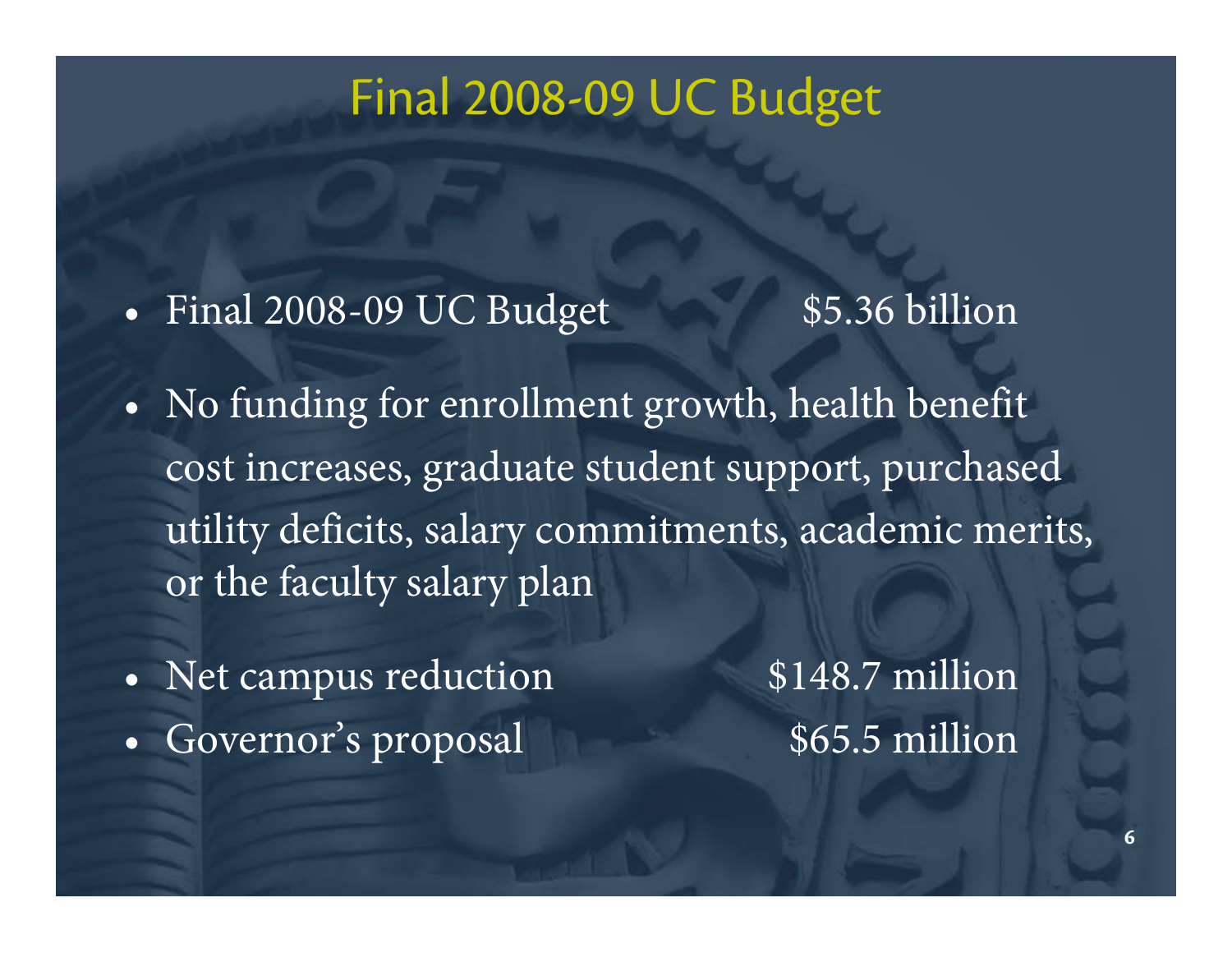### 2008-09 UC Budget Campus Recommendations

- $\bullet$ Implement hiring freeze
- Curtail non-essential travel
- $\bullet$ Reduce leasing of space
- $\bullet$ Limiting consulting contracts
- $\bullet$ Defer purchasing equipment
- $\bullet$ Energy cost savings
- $\bullet$ Initiate START programs
- Administrative efficiencies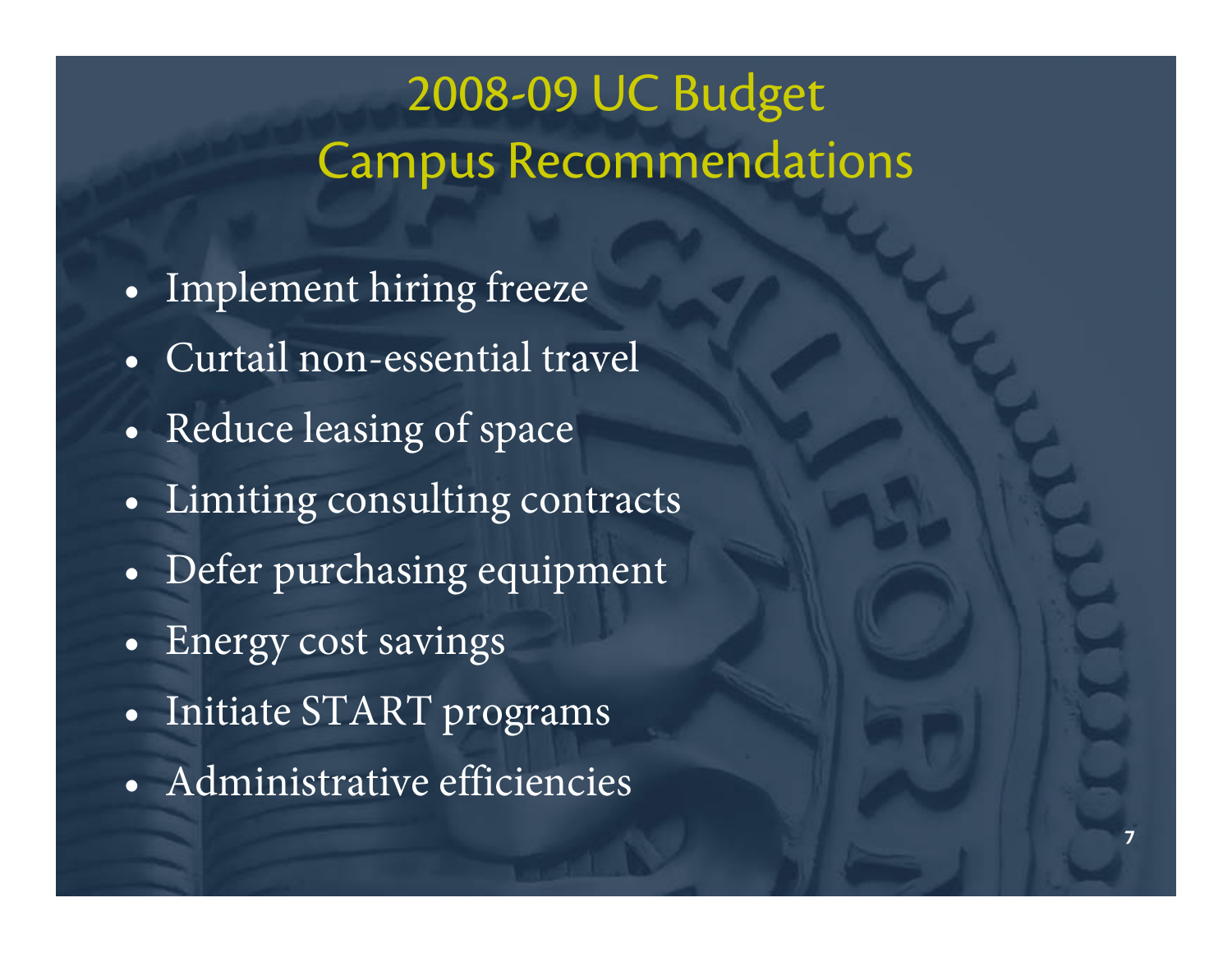## Faculty and staff compensation comprises 70% of the core operating budget

#### **2007-08 BUDGETED REVENUE AND EXPENDITURES FROM CORE FUNDS**

REVENUES EXPENDITURES

**Student Fees 29%**

**UC General Funds 11%**

**State General Funds 60%**

**Faculty and Staff 59%**

**Benefits 12%**

**Equipment, Supplies, Utilities 20%**

**Financial Aid 9%**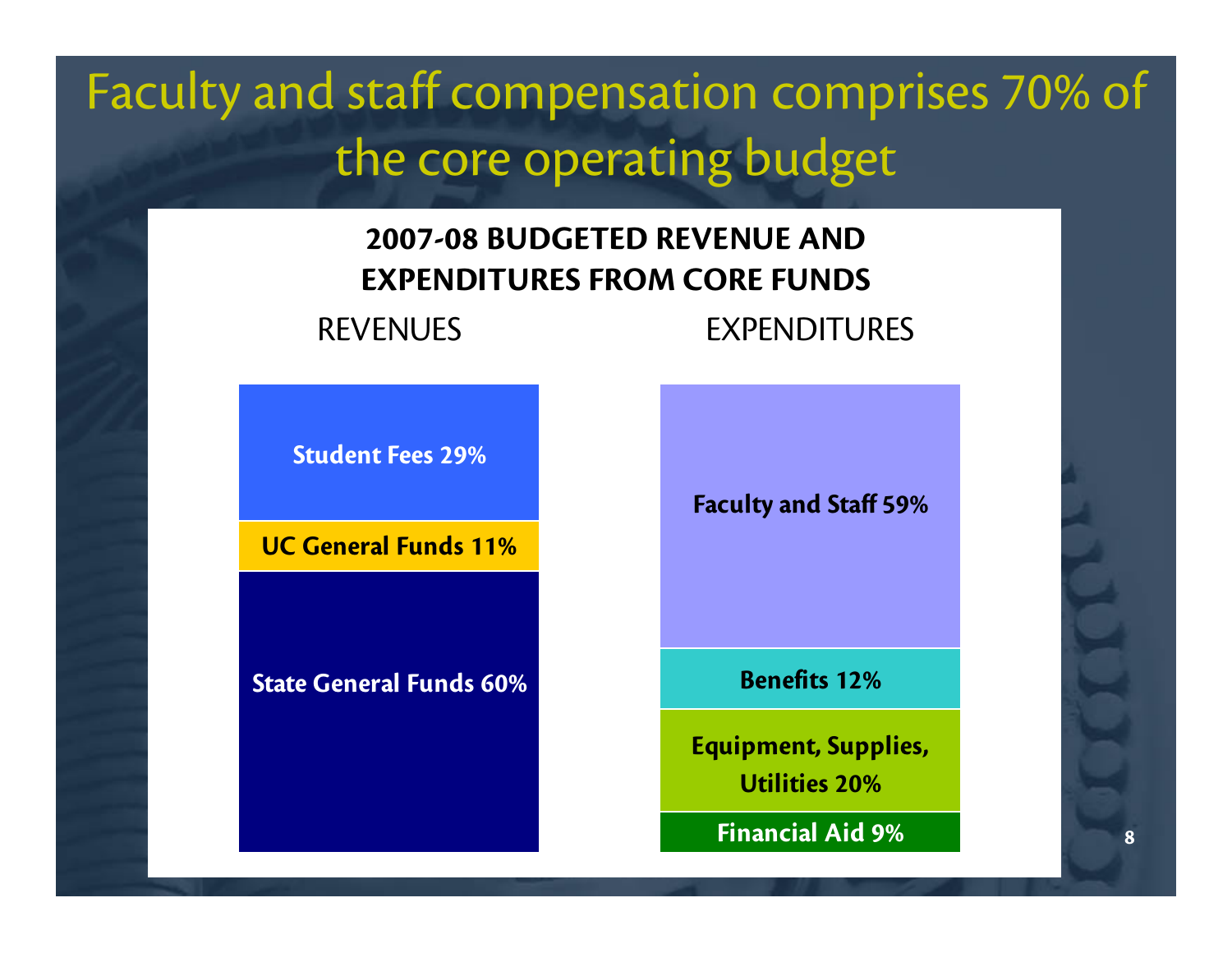# State funds per student have dropped 40%, while the student share has doubled

• Since 1990, average inflation-adjusted expenditures for educating UC students has declined 19%.



**9**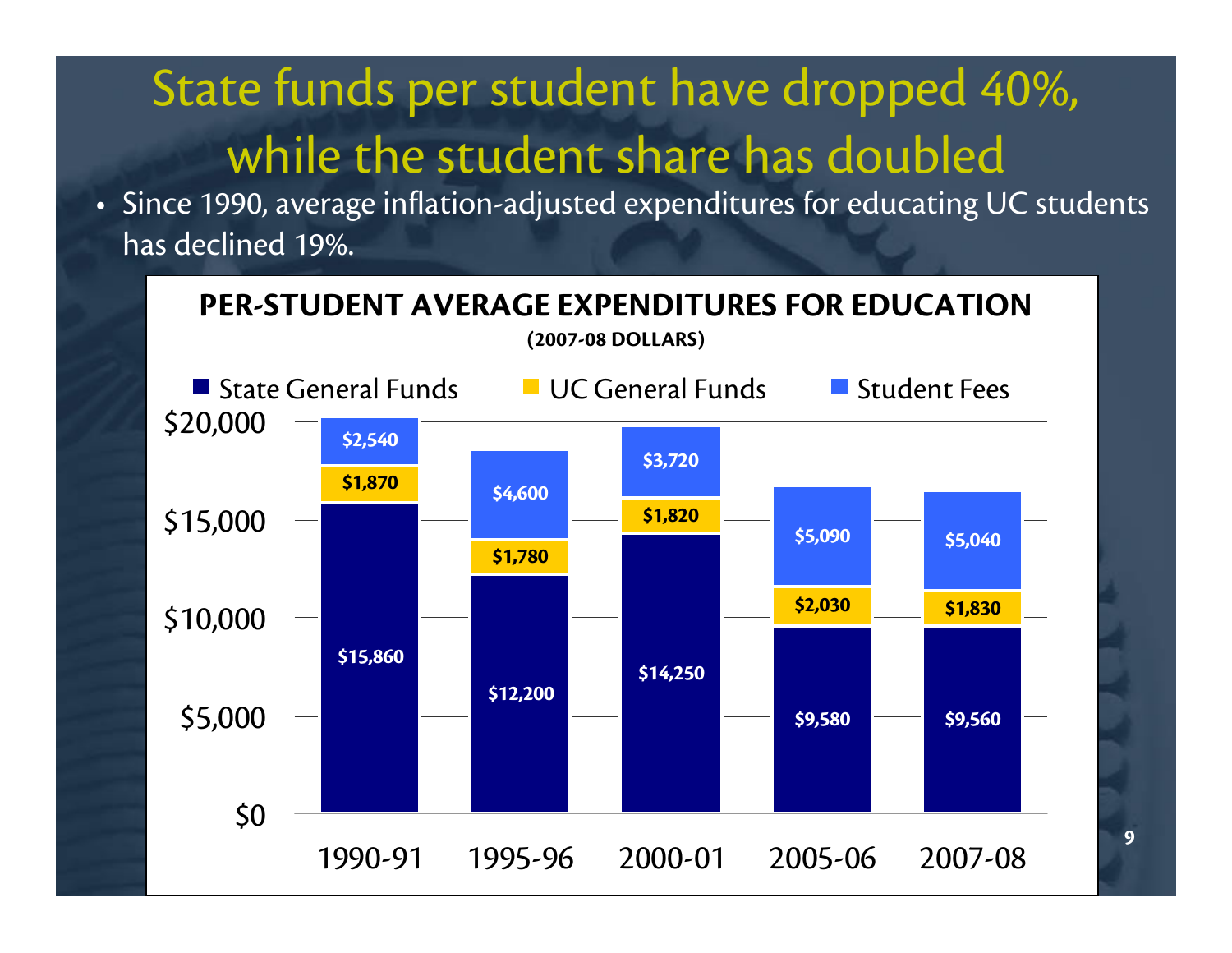## UC's \$19 billion operating expenditures are derived from variety of sources

#### **2007-08 EXPENDITURES FROM ALL FUND SOURCES(DOLLARS IN MILLIONS)**

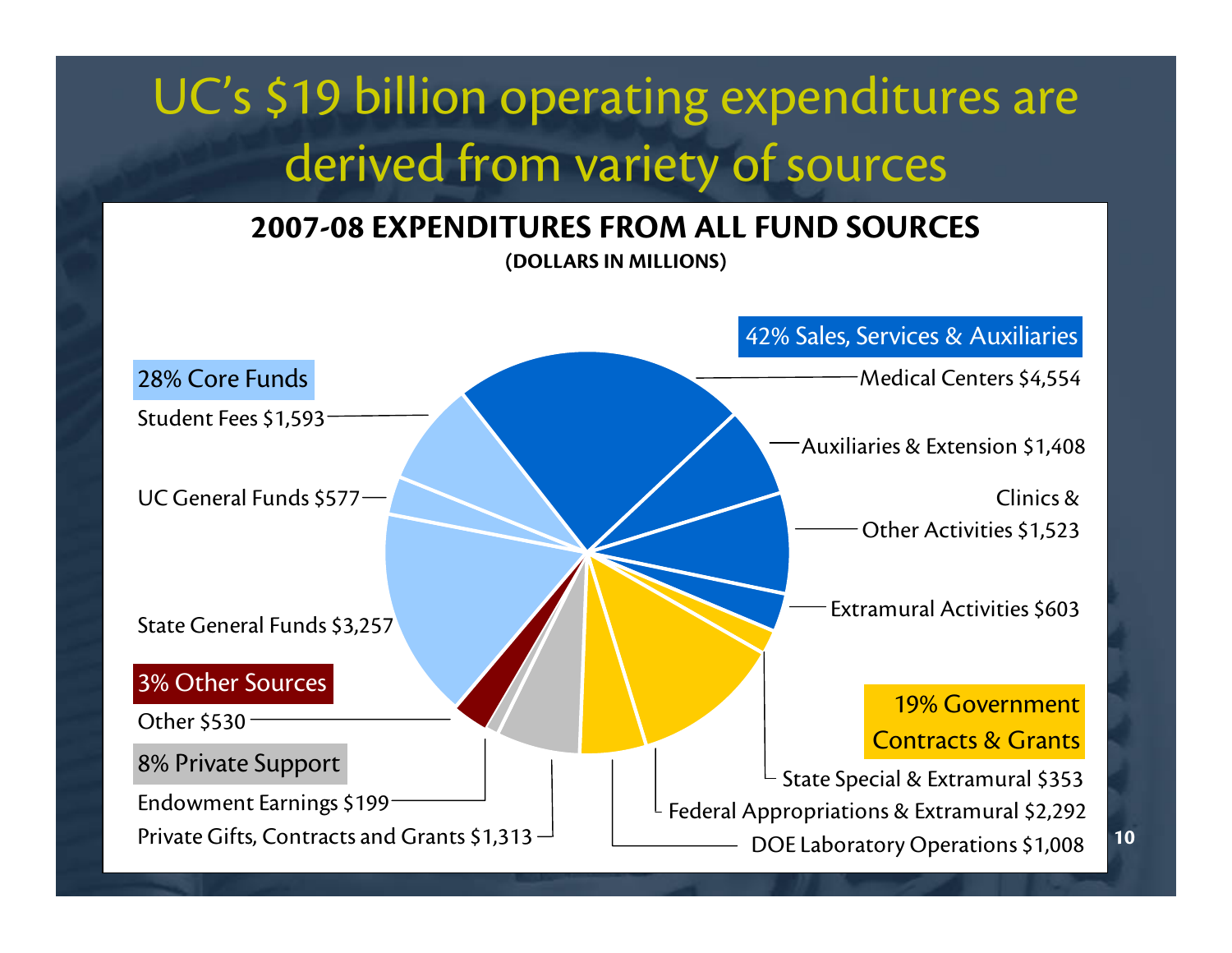#### Summary of the Budget Plan

- $\bullet$ Workload Budget
- Restart of Retirement Contributions
- $\bullet$ Start-up Funding for UCR Medical School
- $\bullet$ Additional Regental Priorities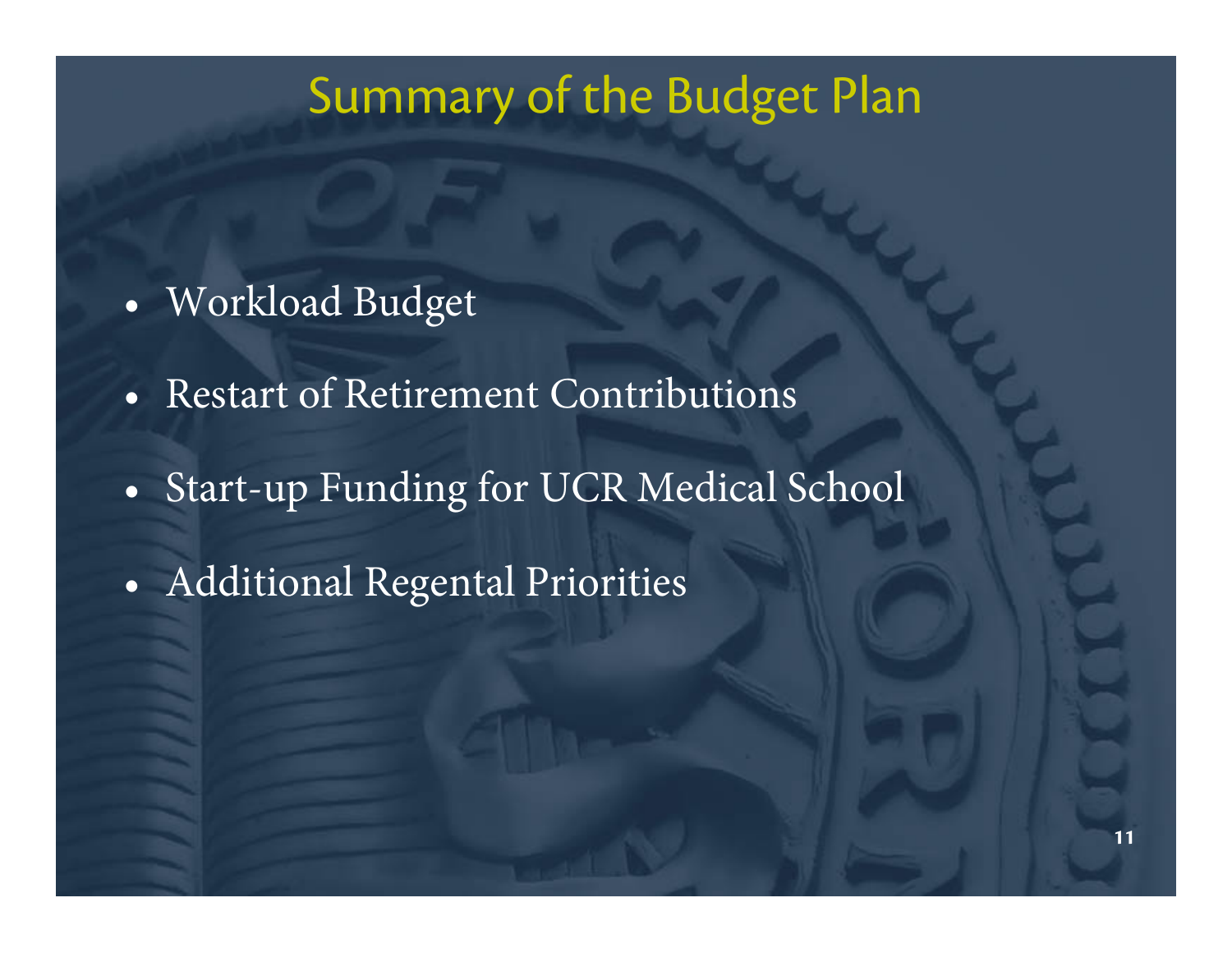#### Proposed Increases in Revenue

#### • **State General Funds**

- г 4% base budget adjustment \$123.0 million
- Additional 1% for core needs 30.8 million
- г Enrollment growth (5,408 FTE for 2008-09) 61.4 million
- г - Enrollment growth (5,406 FTE for 2009-10) 60.9 million
- Annuitant health 11.0 million
- Retirement contributions 228.0 million
- **UC General Funds** 15.5 million
- **Student Fee Revenue**
	- Mandatory fee increases (9.4%) 150.5 million
	- г Enrollment growth 44.7 million
	- Professional fee increases (5-24%) 19.9 million
- Additional Funding Needed for Initiatives **69.8 million Total \$815.4 million**

11.0 million 228.0 million 15.5 million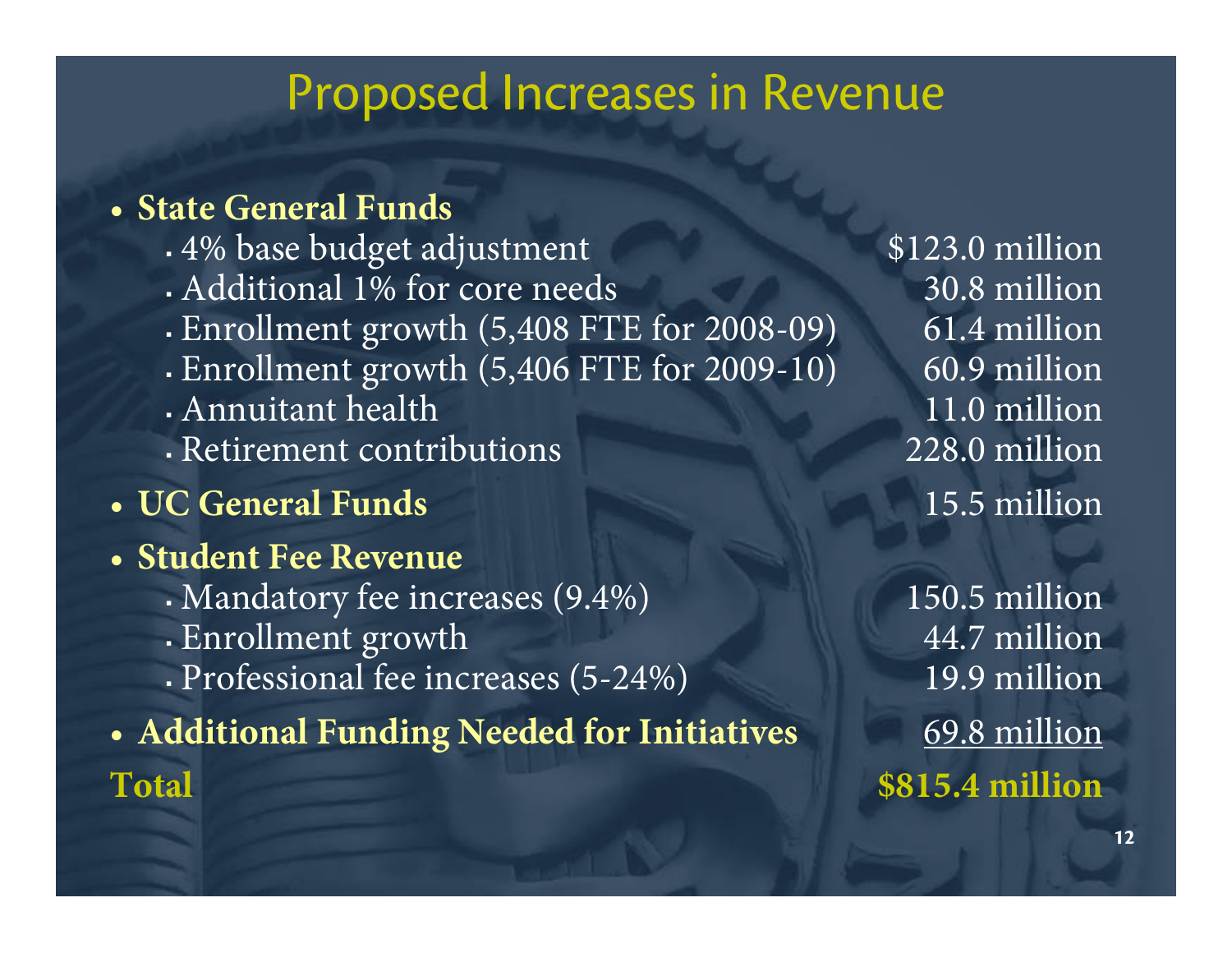#### Proposed New Expenditures

- •Faculty and staff compensation increases (5%) \$126.5 million
- •Additional faculty salary increases 24.4 million
- •Health benefits
- •Retirement contributions
- •Enrollment growth and new space 150.4 million
- •Core academic support 30.8 million
- •Graduate student support 10.0 million
- •Restoration of instructional budgets 10.0 million
- •Non-salary budget cost increases 45.7 million
- •Professional school programs 13.3 million
- •Labor research restoration 5.4 million
- •UCR medical school 10.0 million
- •California Science Institutes
- •Financial aid

30.8 million 270.8 million 10.0 million 77.3 million **Total \$815.4 million**

**13**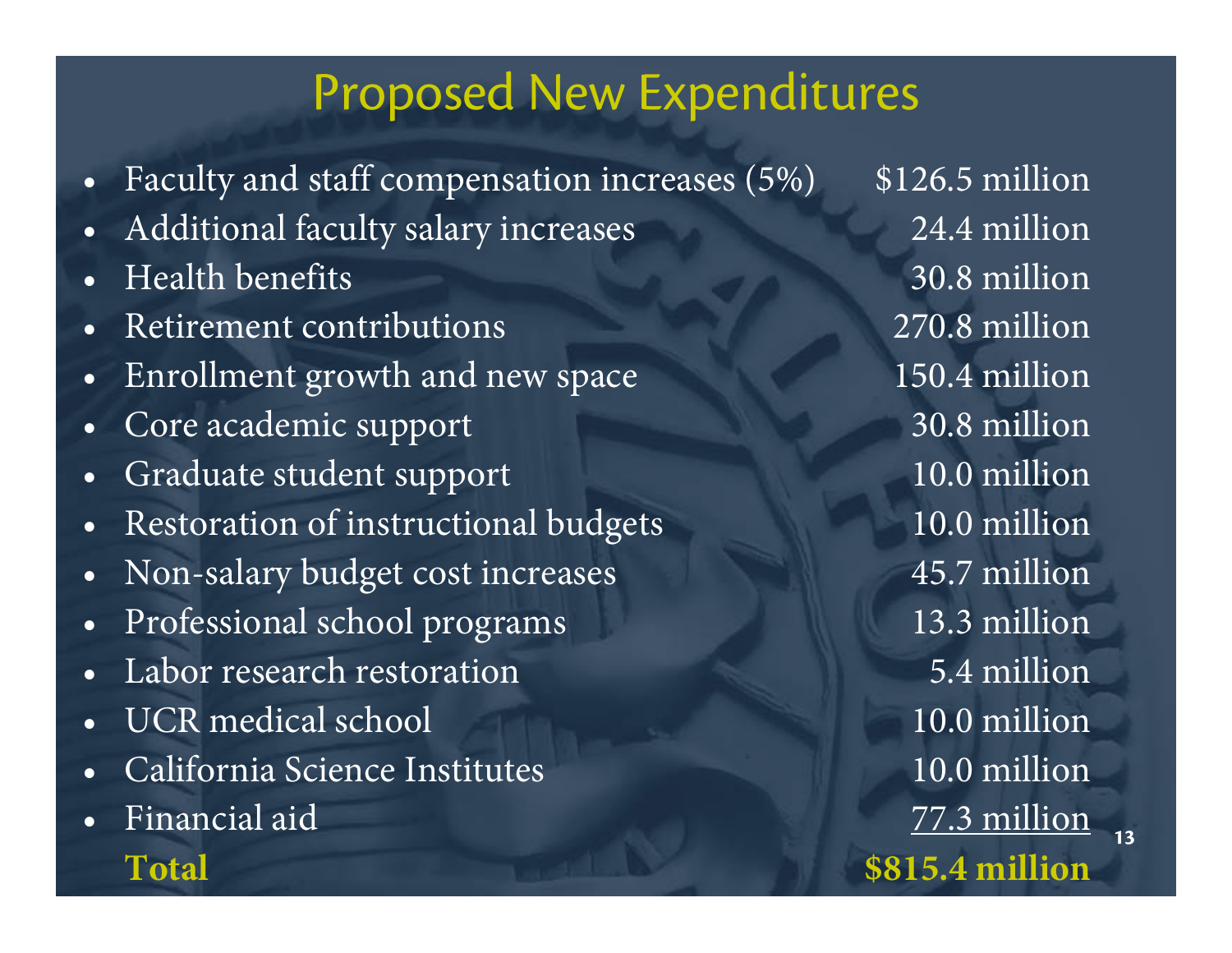#### Enrollment Growth: \$150.4 million

- In 2008-09, enrollment exceeds resources provided by more than 10,000 FTE students.
- State support provides essential funding for faculty, teaching assistants, and other instructional support.

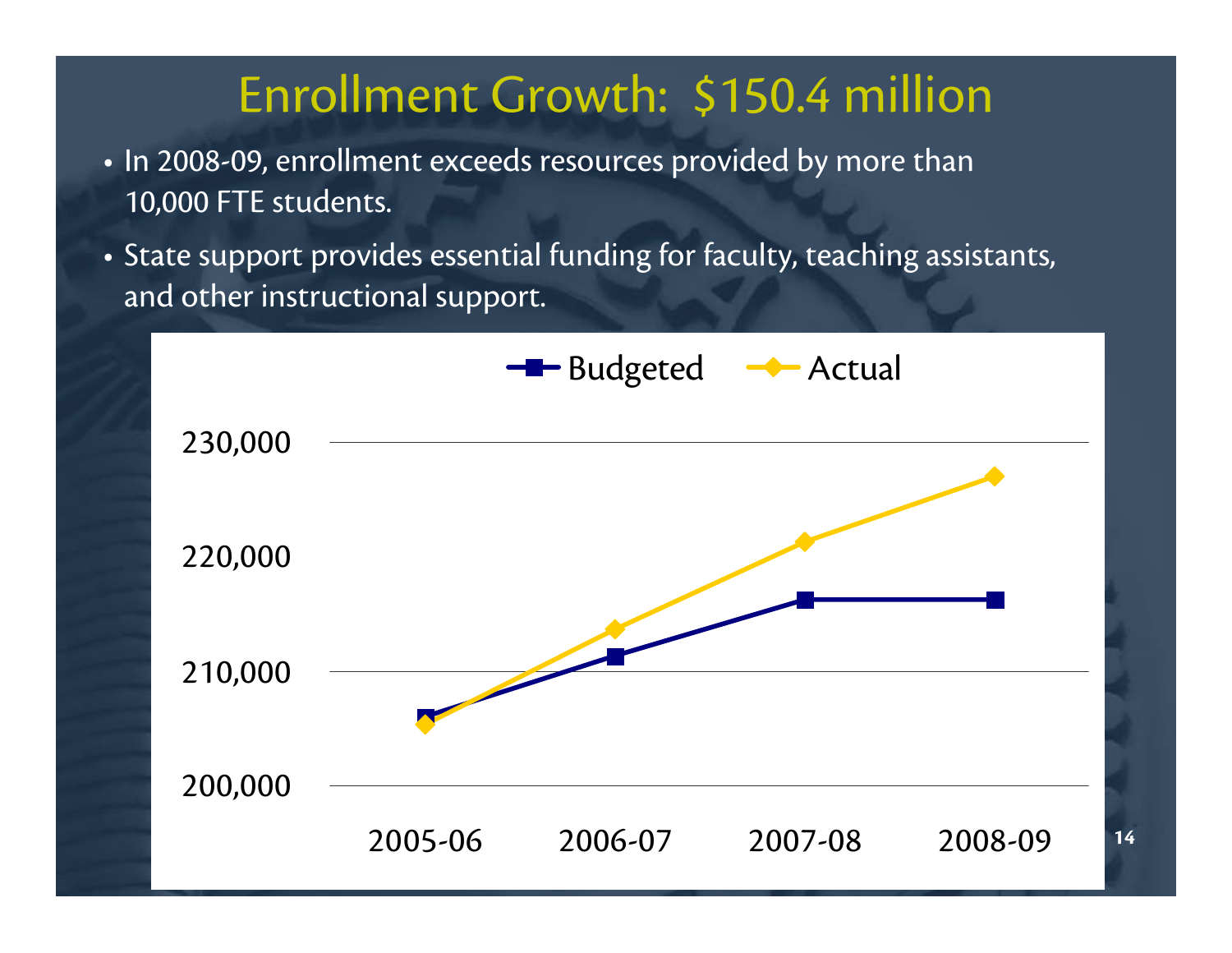### Restoring Competitive Compensation for All Employees: \$126.5 million

- $\bullet$  Attracting and retaining quality faculty and staff are critical to building the teaching and research core.
- • Budget cuts have resulted in significant disparities in faculty and staff salaries compared to market.
- $\bullet$  The University's goal is to achieve and maintain a market-based competitive compensation plan for all employees.
- • For 2009-10, budget plan calls for a 5% compensation package for faculty and staff.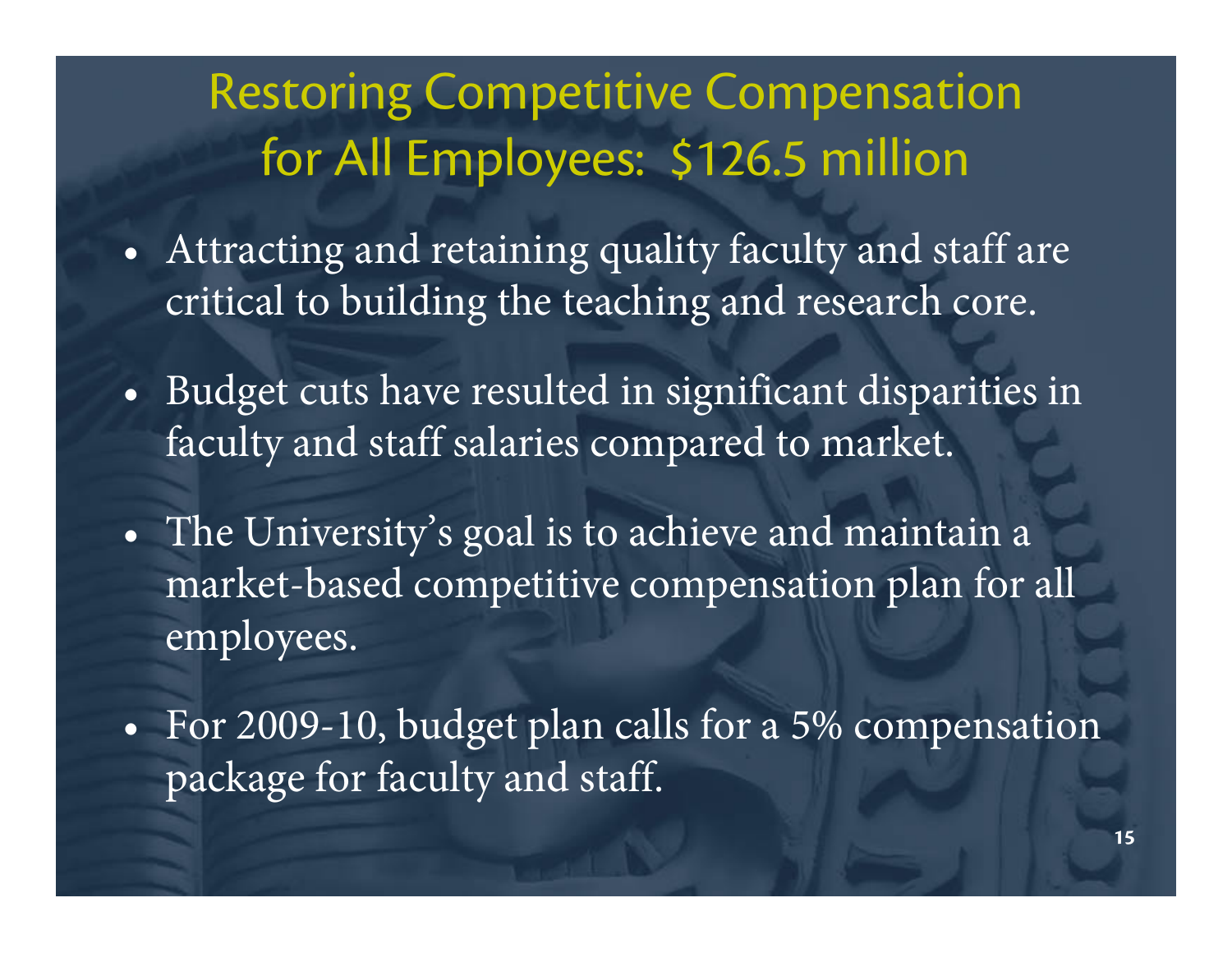### Additional Faculty Salary Increases: \$24.4 million

• Four-year plan to eliminate 10% salary lag was instituted in 2007-08, but the plan was delayed in 2008-09.



**16**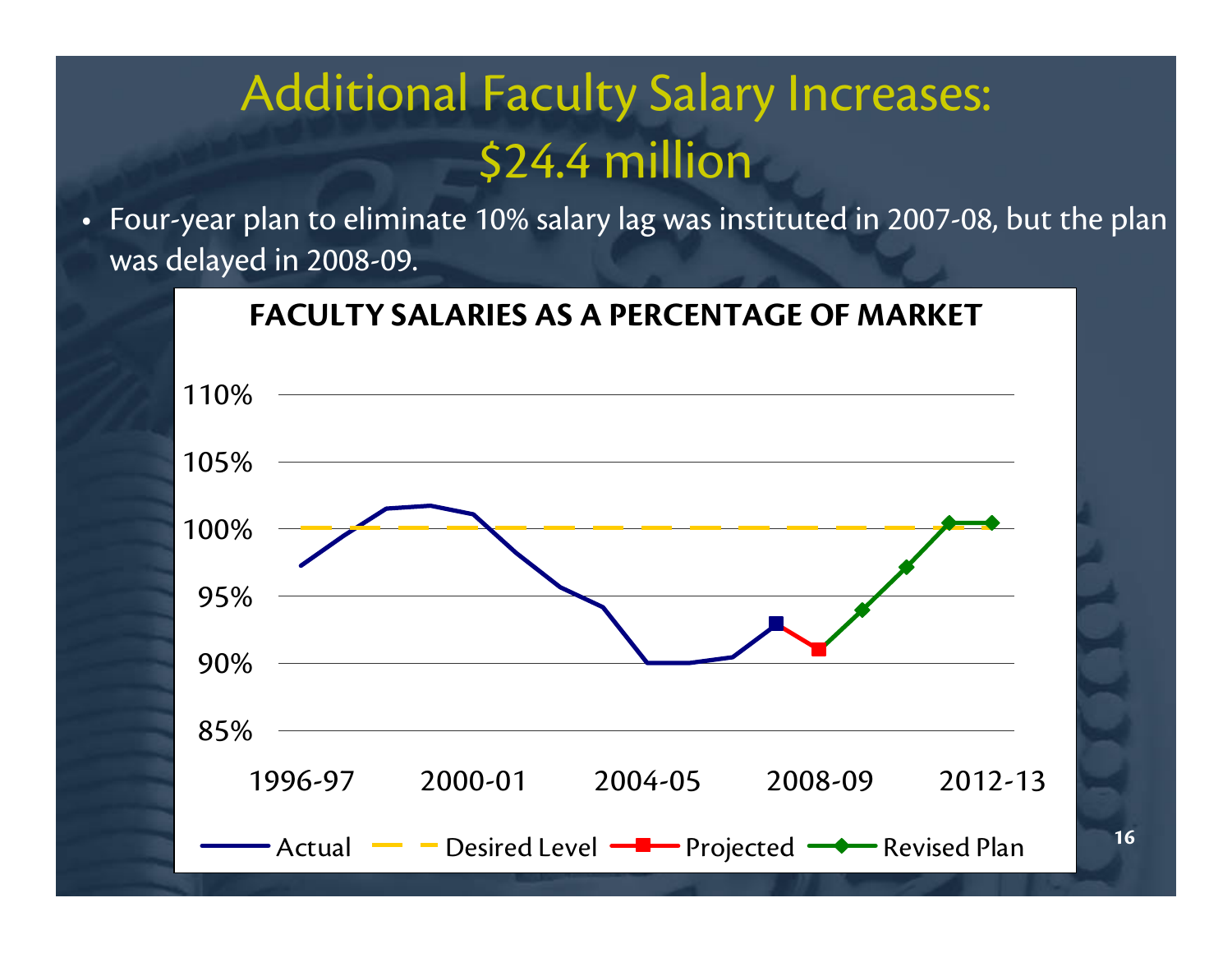## Staff Compensation: 10-year Plan to Close the Market Gap

• UC staff salary increases lag market increases during 7 of the last 10 years. The staff salary plan calls for increases of at least 5% annually over 10 years.

#### **INCREASES IN FUNDING FOR STAFF SALARIES COMPARED TO MARKET**

■ UC Staff Salary Increase Funding ■ Market - Western Region

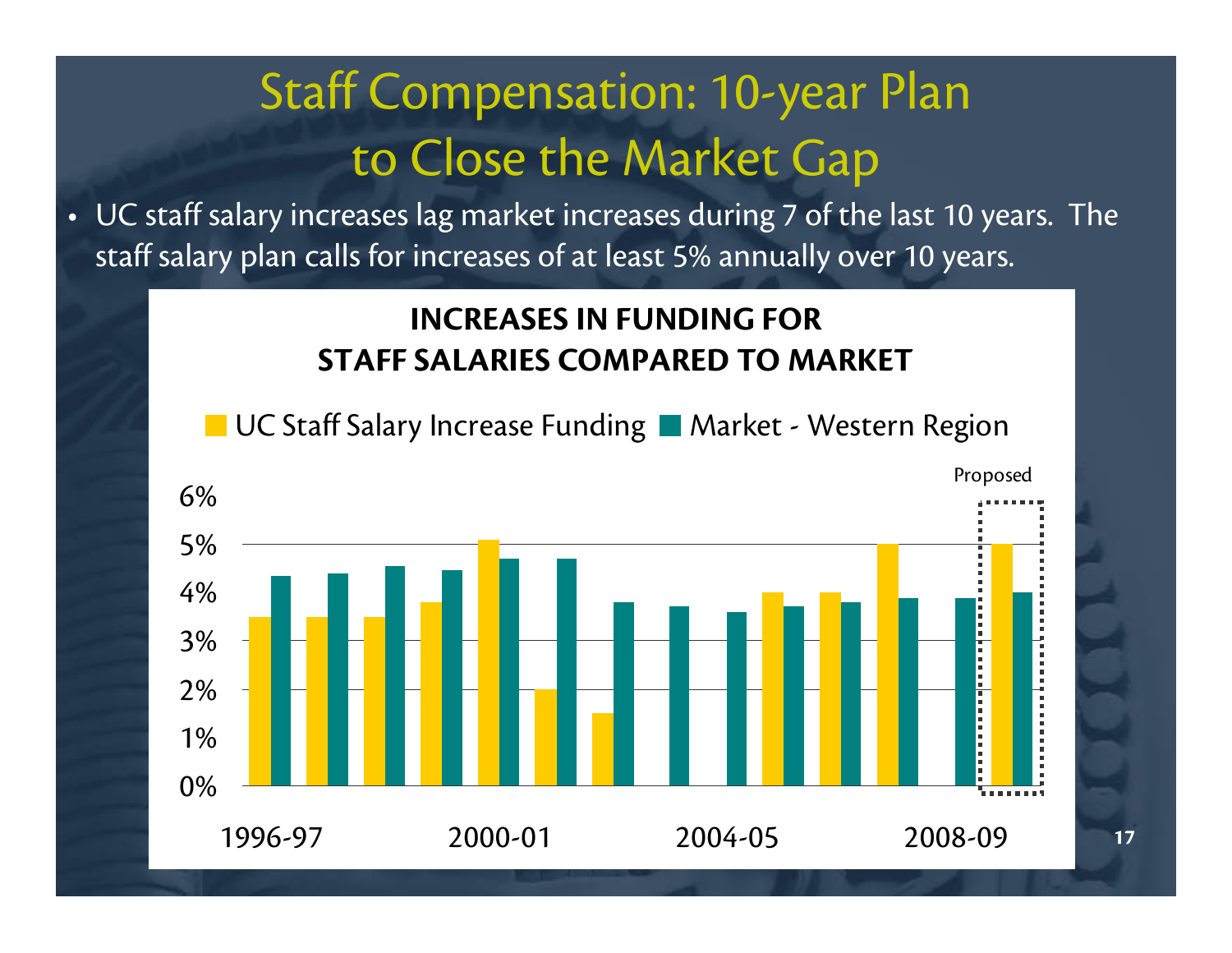#### Health Benefits: \$30.8 million

- $\bullet$ 11% premium increases for 2009.
- •Budget plan assumes similar increases for 2010.
- • Despite budget shortfalls, UC continues to cover 87% of health benefit premiums for employees on average.
- $\bullet$  For employees earning less than \$46,000, UC covers up to 96% of benefit premiums, depending on family type and plan.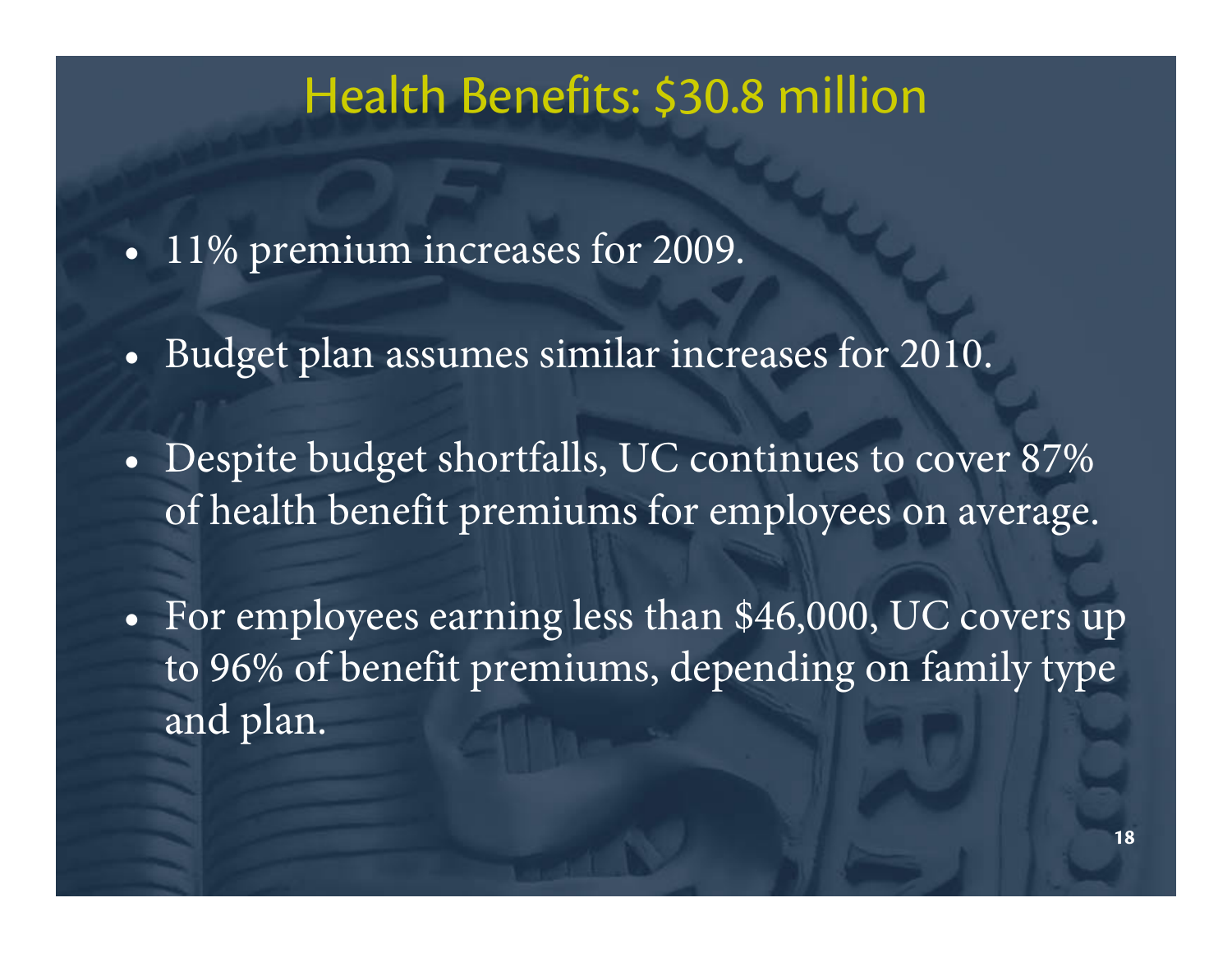#### Retirement Contributions: \$270.8 million

| Total first-year need*        | 11.54%           |
|-------------------------------|------------------|
| Employee contribution         | 2.0%             |
| <b>Employer contribution</b>  | 9.54%            |
| Total cost – all fund sources | $$720.8$ million |
| Core funds share              | $$270.8$ million |
| State and student fee share   | $$228.0$ million |
|                               |                  |

\* Based on full funding of actuarial recommendation.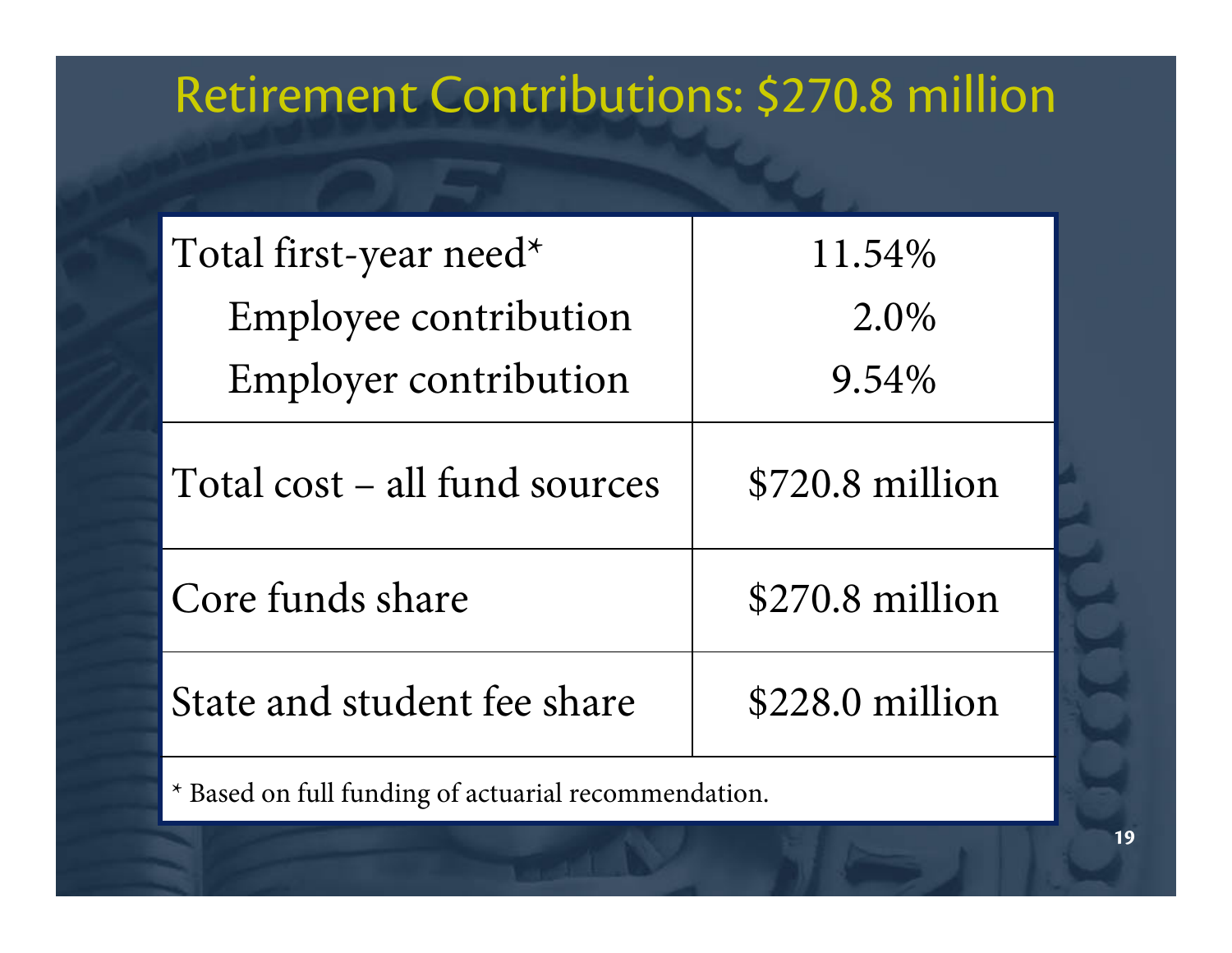# Strengthening Core Academic Support: \$30.8 million

- $\bullet$ Instructional Technology
- $\bullet$ Instructional Equipment
- Libraries
- •Operation and Maintenance of Plant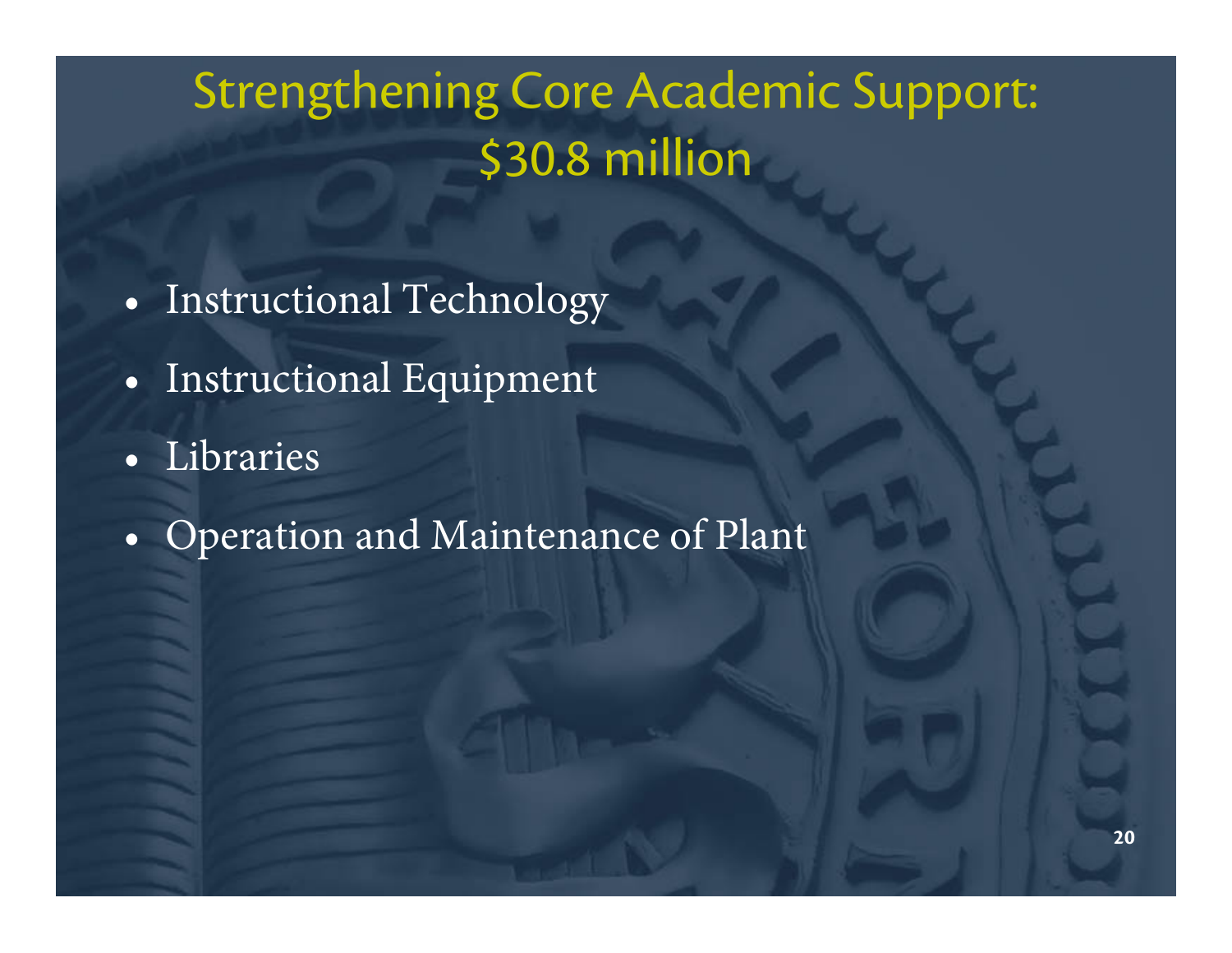## Enhancing Graduate Student Support: \$10 million

#### **COMPETITIVENESS OF UC FINANCIAL SUPPORT OFFERS**



- Financial support is critical to recruitment of the best graduate students.
- UC has made progress on support offers relative to competitors.
- Large gaps remain, which are exacerbated by the high cost of living in California.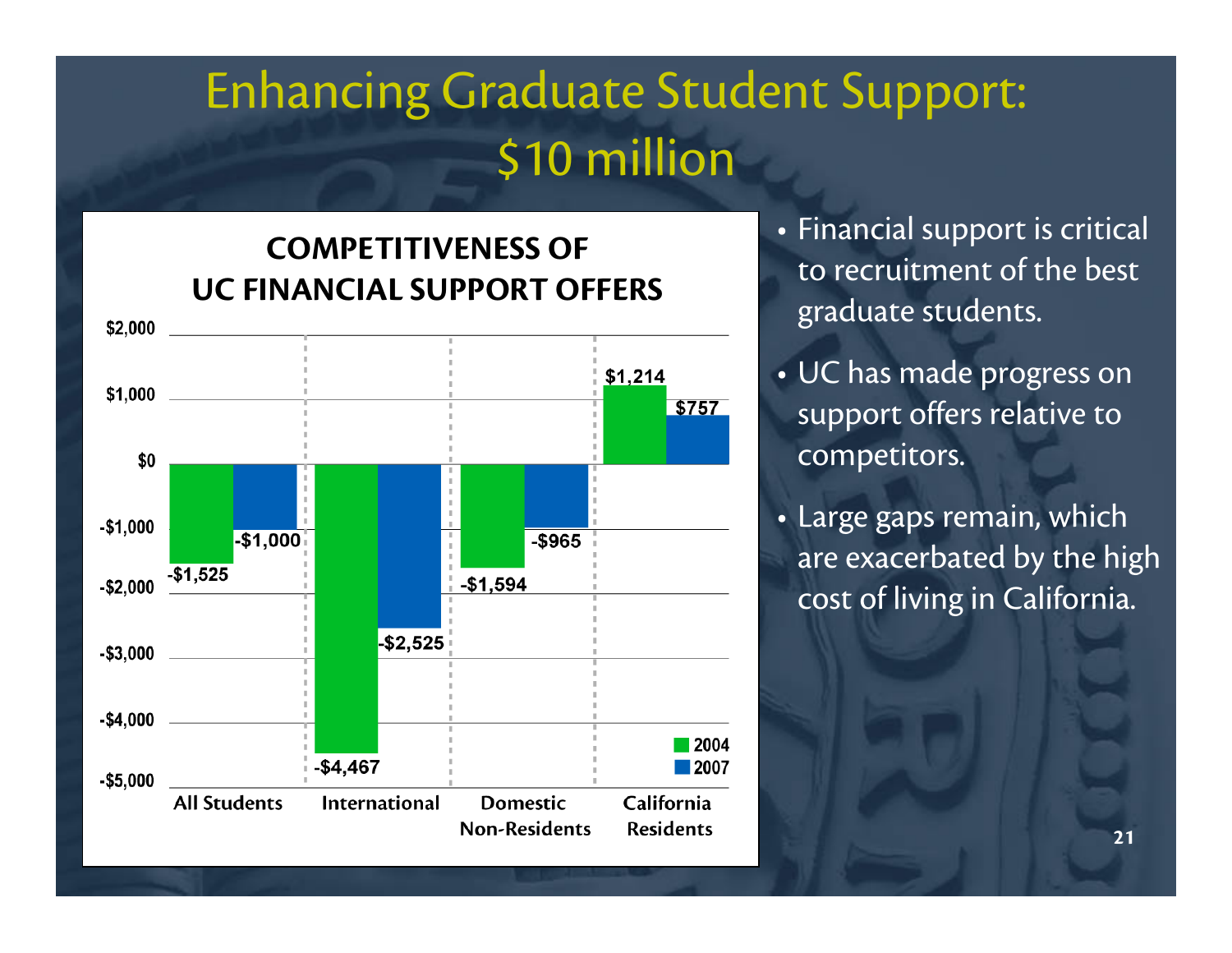## Restoring Instructional Budgets: \$10 million

- State cuts totaling \$70 million targeted at the student-faculty ratio were instead taken as unallocated reductions.
- The University restored a total of \$30 million between 2005-06 and 2007-08.



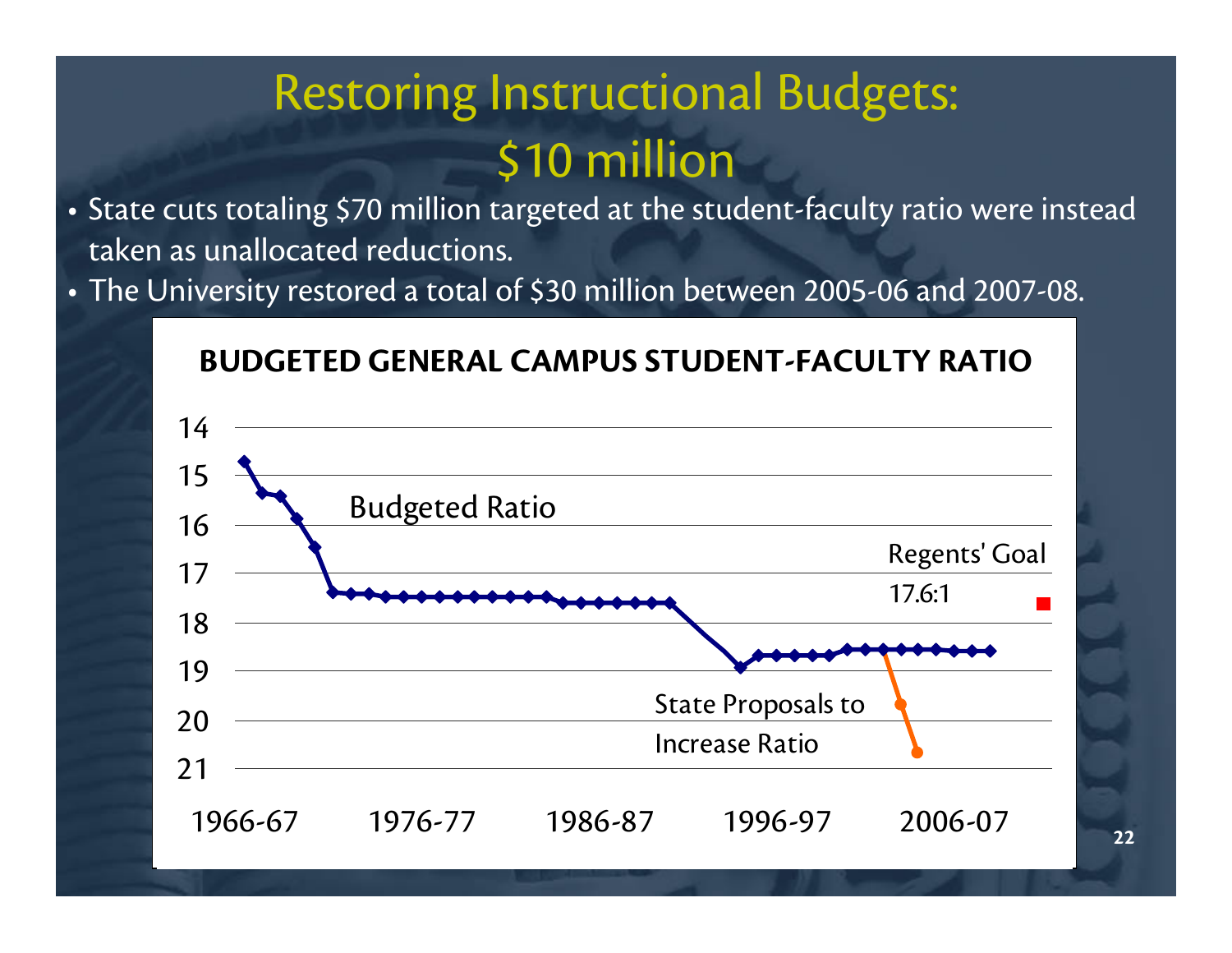## Keeping Pace with Inflation: \$45.7 million

- $\bullet$  Increasing costs for instructional equipment, library materials, and purchased utilities, among other non-salary items.
- $\bullet$  Includes a 3% adjustment to help keep pace with inflation for most items.
- • Includes a 10% adjustment for increased costs of purchased utilities, based on recent estimates.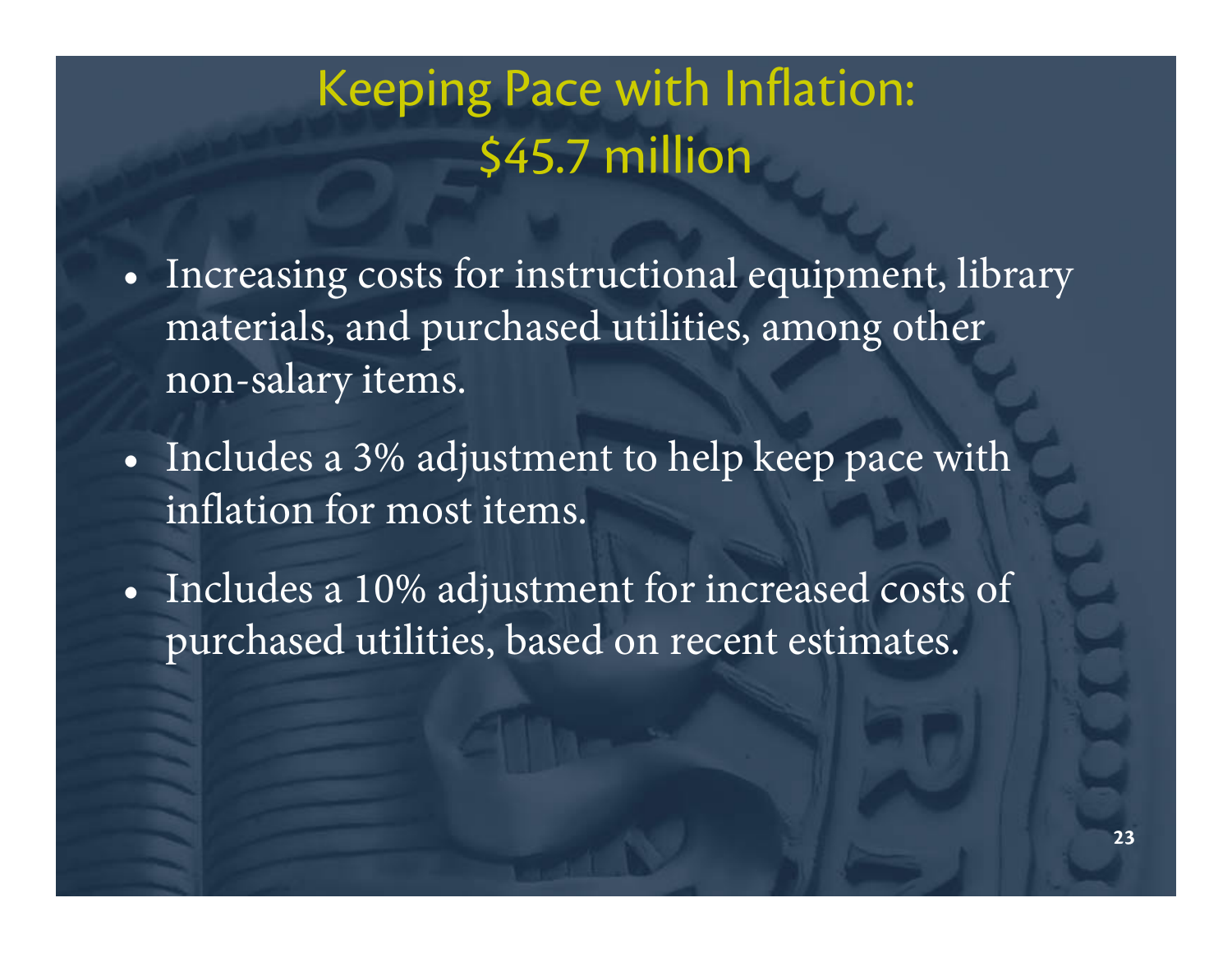## Maintaining Quality in Professional Schools: \$19.9 million

- $\bullet$  Campuses have proposed professional school fee increases ranging from 5% to 24%, varying by campus and program.
- $\bullet$  Funding will support cost increases and initiatives to improve program quality.
- $\bullet$  At least 1/3 of fee increase funding will be used for student financial aid.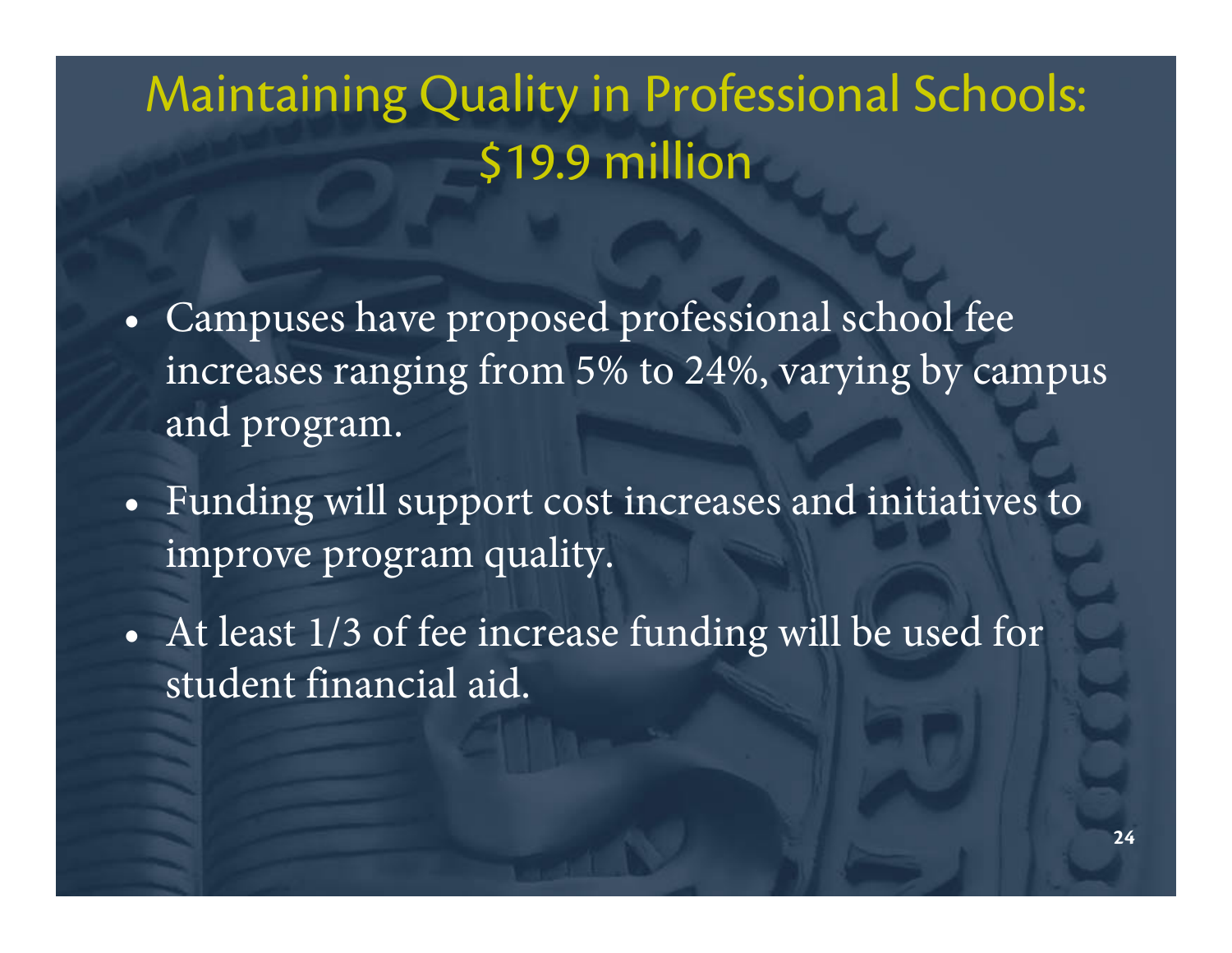## Planning for a New Medical School at Riverside: \$10 million

• Plans call for the UCR medical school to officially open in 2012-13.

• Initial investment from the State needed for:

- Ш hiring a dean
- П • recruiting faculty
- planning curricula and facilities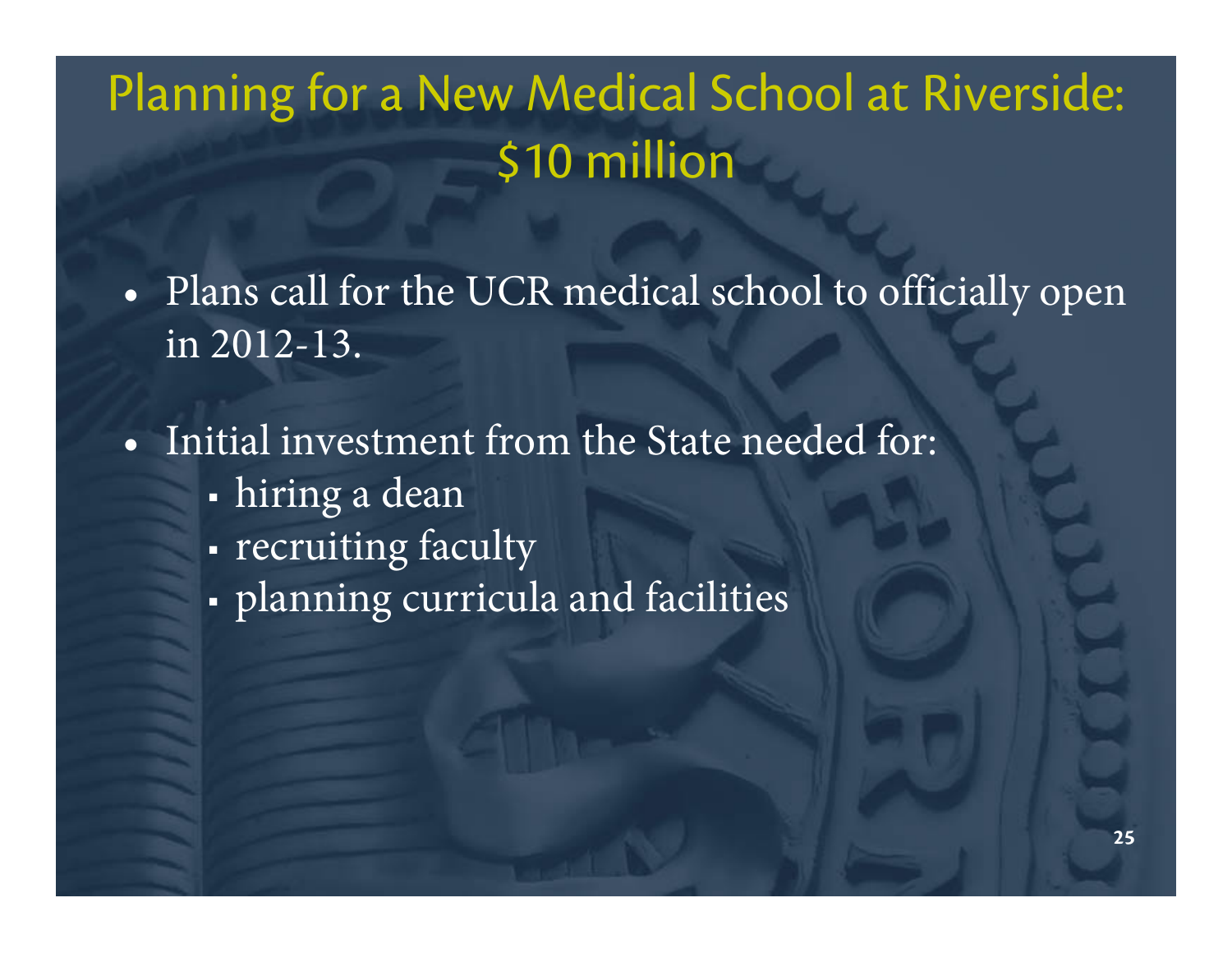## Promoting Research in Emerging Science and Technology Fields: \$10 million

 $\bullet$  Core operating funding for California Institutes of Science and Innovation.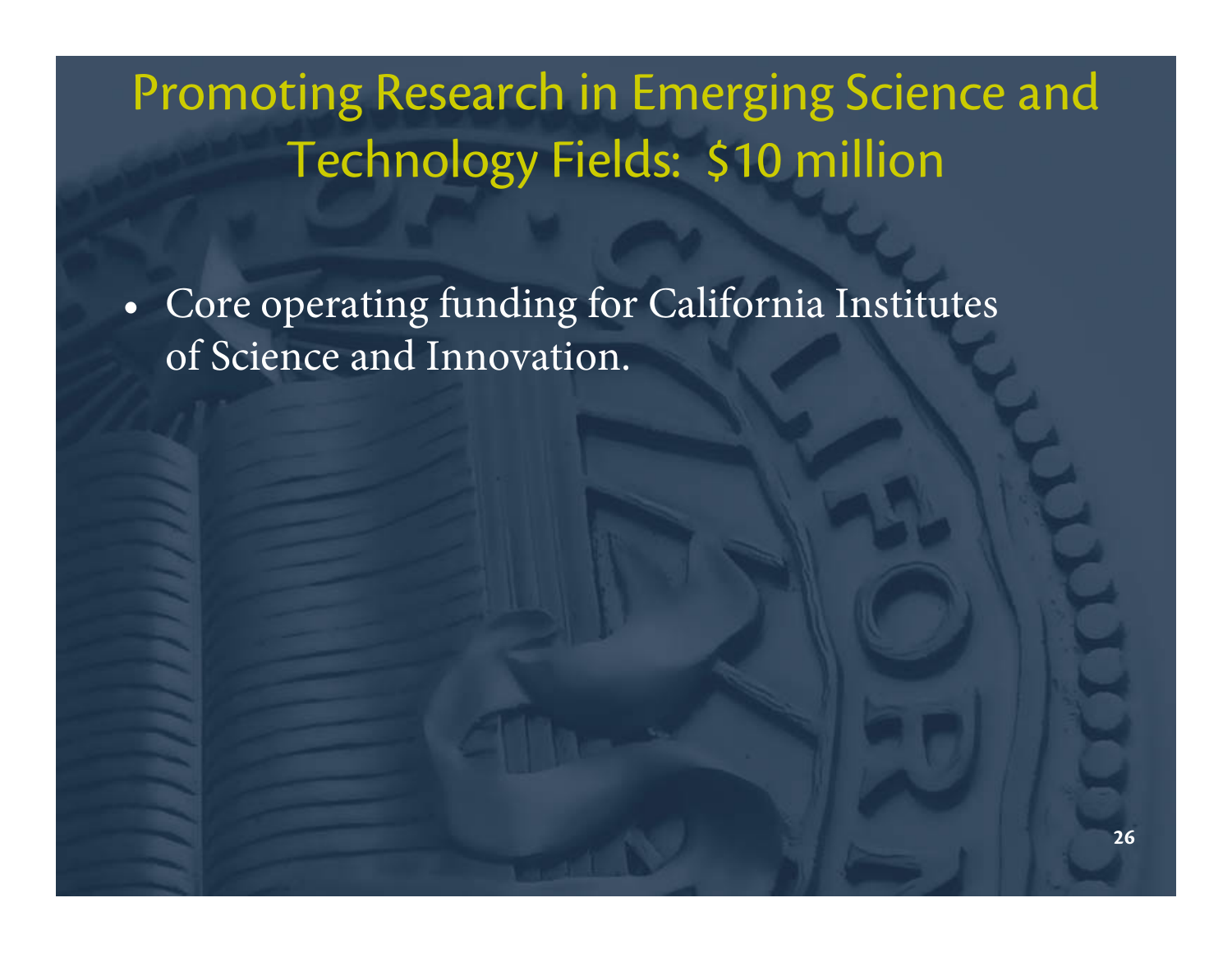## Advancing Labor Research and Education: \$5.4 million

- $\bullet$  Funding for UC's labor research and education centers was eliminated in 2008-09 by the Governor's veto.
- • Partial funding from UC sources provided on a one-time basis in 2008-09 to continue the program.
- $\bullet$  For 2009-10, UC has requested that the State restore funds to support research on emerging workforce issues.